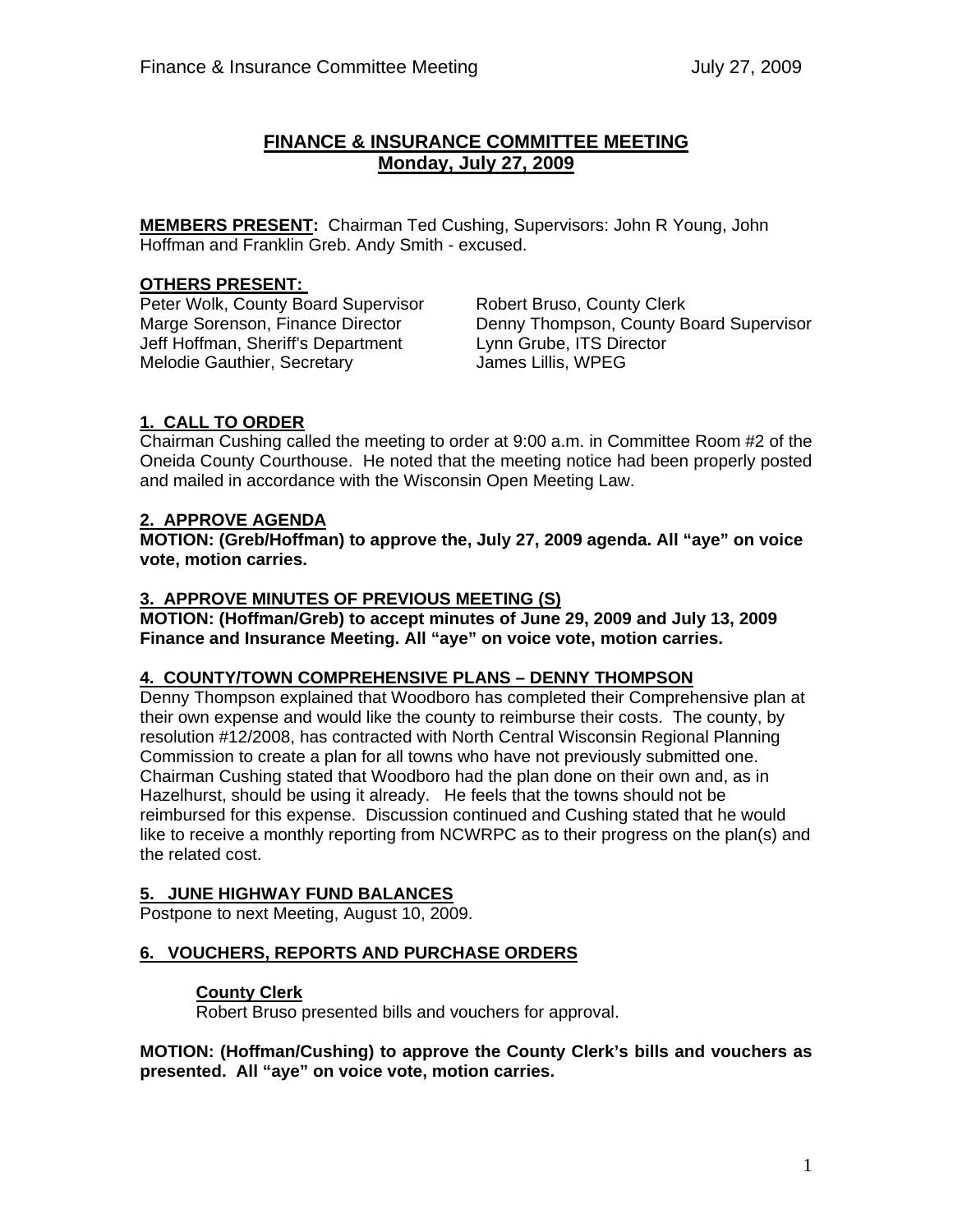### Domestic partnership

Bruso told the committee that he will have a resolution to bring to the committee at its next meeting that would allow a waiver of the 5 day waiting period for issuing a Domestic Partnership. Couples may apply for a Domestic Partnership beginning August 3 but now must wait 5 days from the application date to the date the certificate can be issued. The county board has adopted a resolution allowing the 5 day waiting period to be waived for issuing a marriage and Bruso is proposing that the same be adopted for a Domestic Partnership. The \$10 waiver fee would apply to both.

### Worker's compensation modification factor

Bruso explained he received the new modification factor of 1.02 to be applied to the Worker's Compensation premiums effective January 1, 2010 to January 1, 2011. The modification factor is based on the payroll and loss information supplied by the County's insurance carrier.

## **Treasurer**

## **Information Technology Services**

Grube presented bills and vouchers for approval.

### **MOTION: (Hoffman/Greb) to approve ITS bills and vouchers as presented. All "aye" on voice vote, motion carries.**

## **Finance**

Sorenson presented bills and vouchers for approval.

### **MOTION: (Greb/Young) to approve the Finance bills and vouchers as presented. All "aye" on voice vote, motion carries.**

#### Authorize Actuary contract

Sorenson is requesting the committee authorize Ted Cushing's signature on signing the Actuary contracts for retiree health only. Sorenson states these contracts are the same from two years ago which was approved by Corporation Counsel.

### **MOTION: (Young/Greb) to approve the authorization of the Actuary Contracts. All "aye" on voice vote, motion carries.**

June General Investments Sorenson presented the June General Investments for approval.

## **MOTION: (Greb/Hoffman) to accept the June General Investment Report as presented. All "aye" on voice vote, motion carries.**

## **7. SUMMARY OF PROGRAM REDUCTION/REVENUE GENERATION HEARINGS**

Sorenson stated she has received the graded summaries back from 4 out of 5 committee members. The members were asked to rate each department's reductions and revenue ideas on a basis from 1-5, (1 equal's yes to implement, and 5 equal's no, not to implement).